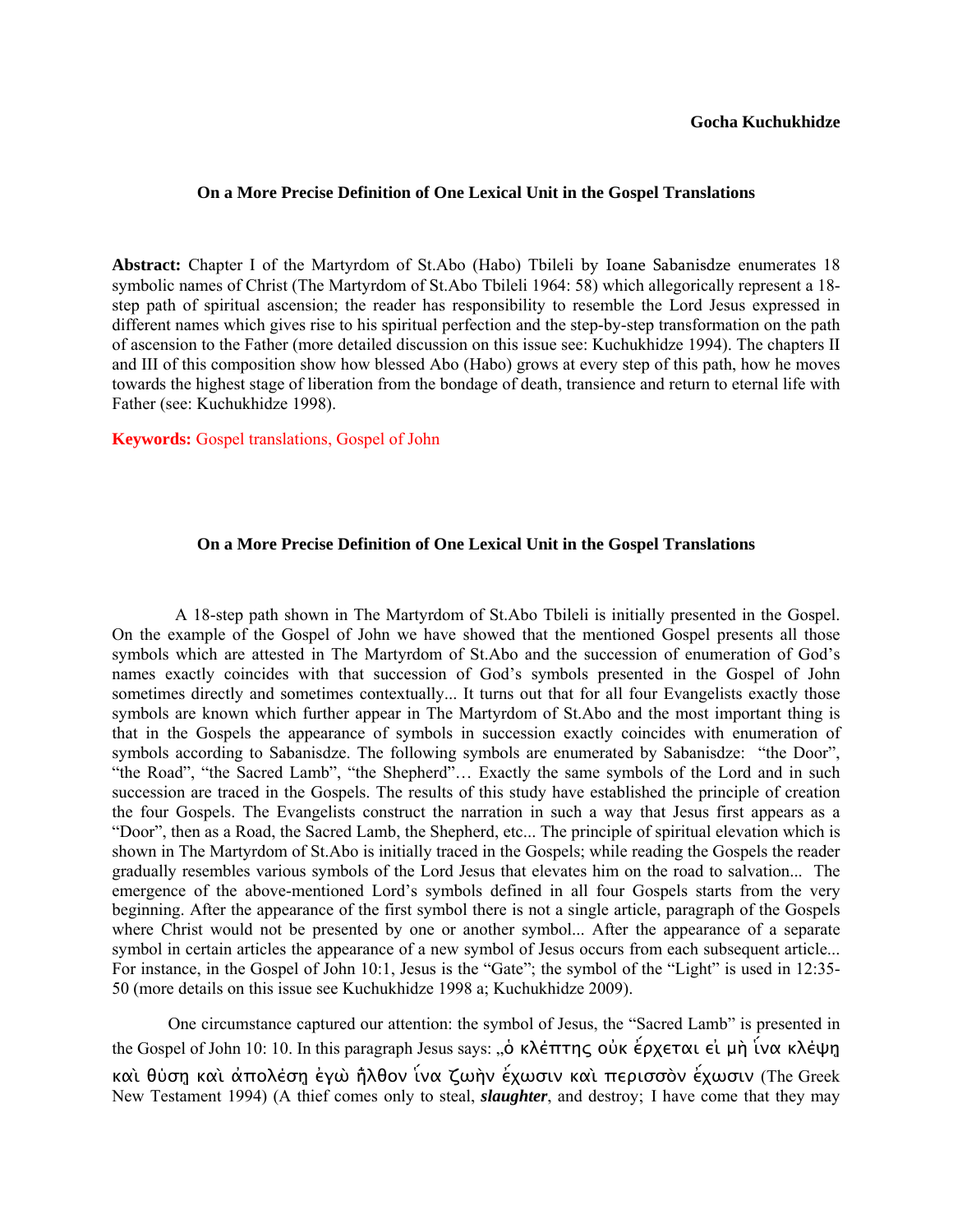have life, and that may have it in all its fullness.). "The thief", i.e. the devil who is not "the Shepherd" comes only to destroy the men or if we put it in symbolic language of the Gospel, to **slaughter** and Jesus comes upon earth to offer himself as a sacrifice, be crucified, died or like the Sacred Lamb to be **slain** or **slaughtered** and then be resurrected, return to God Father and give rise to overall resurrection... If we put it in symbolic language, Jesus is a "Sacred Lamb" without blemish (John 1: 36; Ap. 5, 6)... A man who resembles Jesus as "the Lamb", must mortify his ego subordinated to brutish instincts – with transient nature must sacrifice to the Lord Jesus.

The use of the word **slaughter** in the Gospel of John 10:10 is totally justified. The word denoting this content θύση̨ (thūse) – sacrifice, **slaughter***…* as was said, is found in canonical translation of the Old Greek Gospel.

The word of the same meaning **slaughter** (" $\cos_{\theta}$ g meaning") is also mentioned in old Georgian translations of John 10: 10: "ხოლო მპარავი იგი არა მოვიდეს, არამედ რაჲთა იპაროს,  $\boldsymbol{\varrho}$ ა სამწყმიდოს, სოლო მე მოვედ, რაჲთა ცხორებაჲ აქუნდეს და უმეტესი odybeeds " (The two last redactions of the Georgian Four Gospels 1979).

In canonical Latin translation of this passage from the Gospel of John the word "mactet" is used: "fur non venit nisi ut furetur et mactet et perdat ego veni ut vitam habeant et abundantius habeant" (The Latin Bible).

In some translations of the Bible into different language there are used the words which do not have the meaning of **slaughter**. In one of them the word "do graps" (kill) is used (The Bible 1991), in others: "würgen" (strangle...) (The Bible 1964-1956), "убить" (kill) (The Bible 1997)... Due to the fact that in this article Jesus Christ is presented by the symbol "the Sacred Lamb" and in this case the lexeme **slaughter** is semantically closer to "the lamb", we consider that in the translations where **slaughter** is used the accuracy is preserved more than in those ones where the mentioned word is translated as "dოკვლა", "убить", "kill" or "würgen"...

In our opinion, these data testify to the fact that among the different translations of the mentioned paragraph from the Gospel of John more precise definition of the lexeme is preserved in those ones attested in the Greek text, in old Georgian translations…

## **References:**

- **The Greek New Testament 1994**: The Greek New Testament ed. K. Aland, B. Aland, ect., Deutshe Bibelgeselshaft, Stuttgart, 1994.
- The two last redaction of the Georgian Four Gospels 1979: domageo mobosaol moo deman  $\kappa$ 1979. ga. odbood3000 asdee., ob., 1979.
- **Latin Bible**: Sacret texts, Vulgat (Latin Bible) Indexs John; http://theology101.org/bib/vul/joh010.htm
- **The Bible, Oxford University**: The Bible, Authorized Version, The Bible Societies, Oxford University Press.
- **Bibel 1964-1956**: Revidierte Textfassung von 1964 Altes Testament 1956 Neues Testament, Evangelische Hauptbibelgesellschaft zu Berlin und Altenburg.